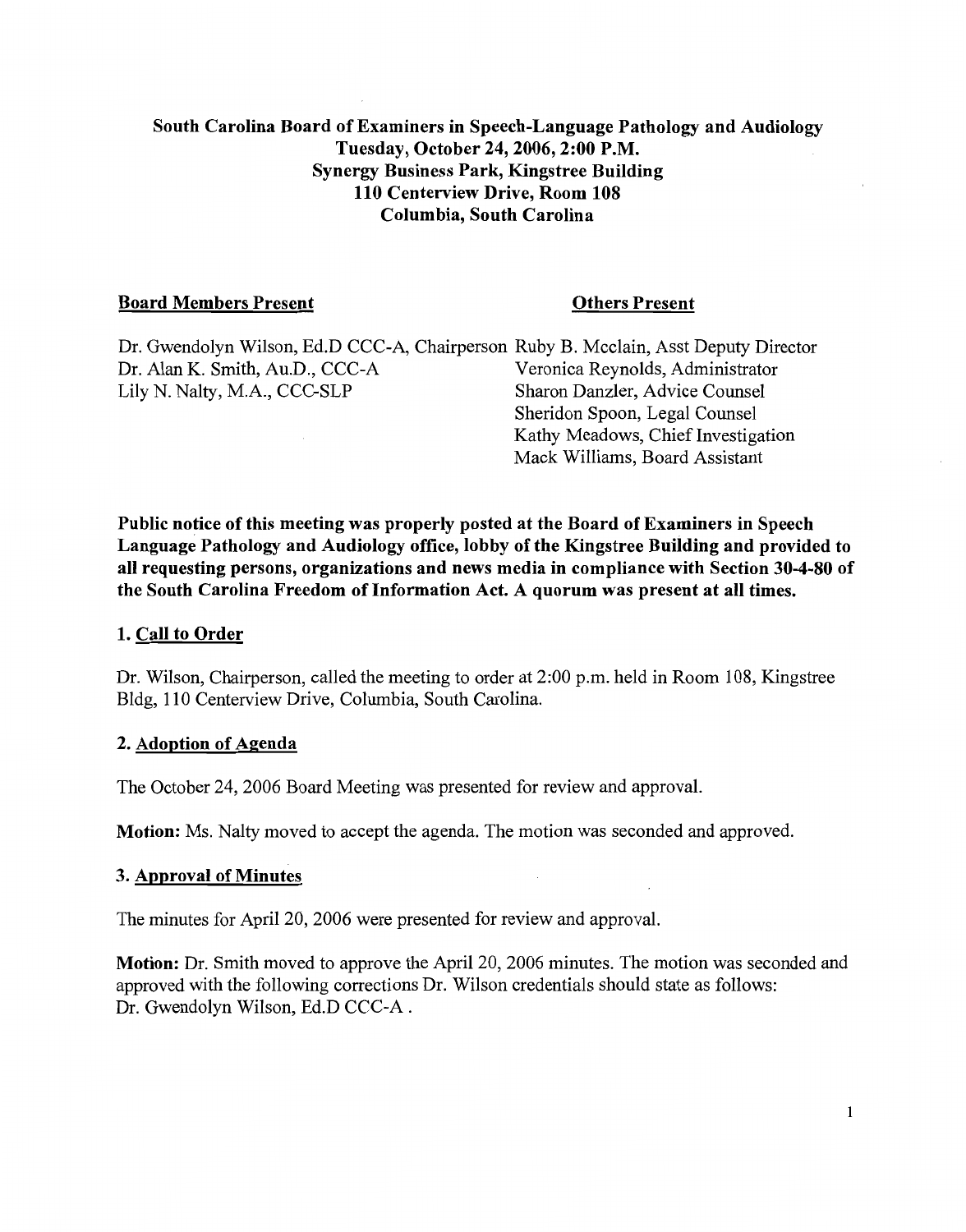# 4. Administrators Report

Ms Reynolds the Board's Administrator gave a brief review to the Board of the online features that are available on the Board's website. These features include the licensee look up feature which allows a licensee to find out if they are licensed or not and also check the status of their license. Another feature is the application status in which an applicant may check their current application status online. The Board website also has a change of address form that allows licensees to go online and update their address status. Notification to renew will be mailed out in January 2007. Renewals are set up to be completed on line. After renewals the Board will be conducting Continuing Education audits which will begin in May 2007. Ms. Reynolds stated there was an article published in the State Newspaper on Dr. Wilson appointment as Vice President of the Professional Practices in Audiology through American Speech Language – Hearing Association (ASHA). Dr Wilson is the first Executive Officer in the association to ever be elected from the state of South Carolina and also the first African American to ever hold this prestige position.

# 4. Disciplinary Cases

Ms. Meadows presented disciplinary cases to the Board.

**Complaint 2005-1: Motion:** In open session, Dr. Smith made a motion to dismiss due to the lack of evidence. The motion was seconded and approved.

**Complaint 2005-7: Motion:** In open session, Ms. Nalty made a motion to dismiss due to the lack of evidence. The motion was seconded and approved.

**Complaint 2005-8:** In open session, Dr Wilson recused herself from complaint 2005-8. Motion: Dr. Smith made a motion to dismiss due to the lack of evidence. The motion was seconded and approved.

# 5. New Business

# 1. Application Hearing

Susan Joyce Williamson: Ms. Williamson did not make a personal appearance before the Board. Ms Williamson is requesting that the Board grant her a license in Audiology. Ms Williamson held a license in South Carolina which lapsed in March 2004. Ms Williamson currently holds an active license in North Carolina.

**Motion:** Dr Smith made a motion to go into executive session to discuss made a motion the Board go into Executive Session to receive legal advice under Section 30-4-70 of the South Carolina Freedom of Information Act. The motion was seconded and approved.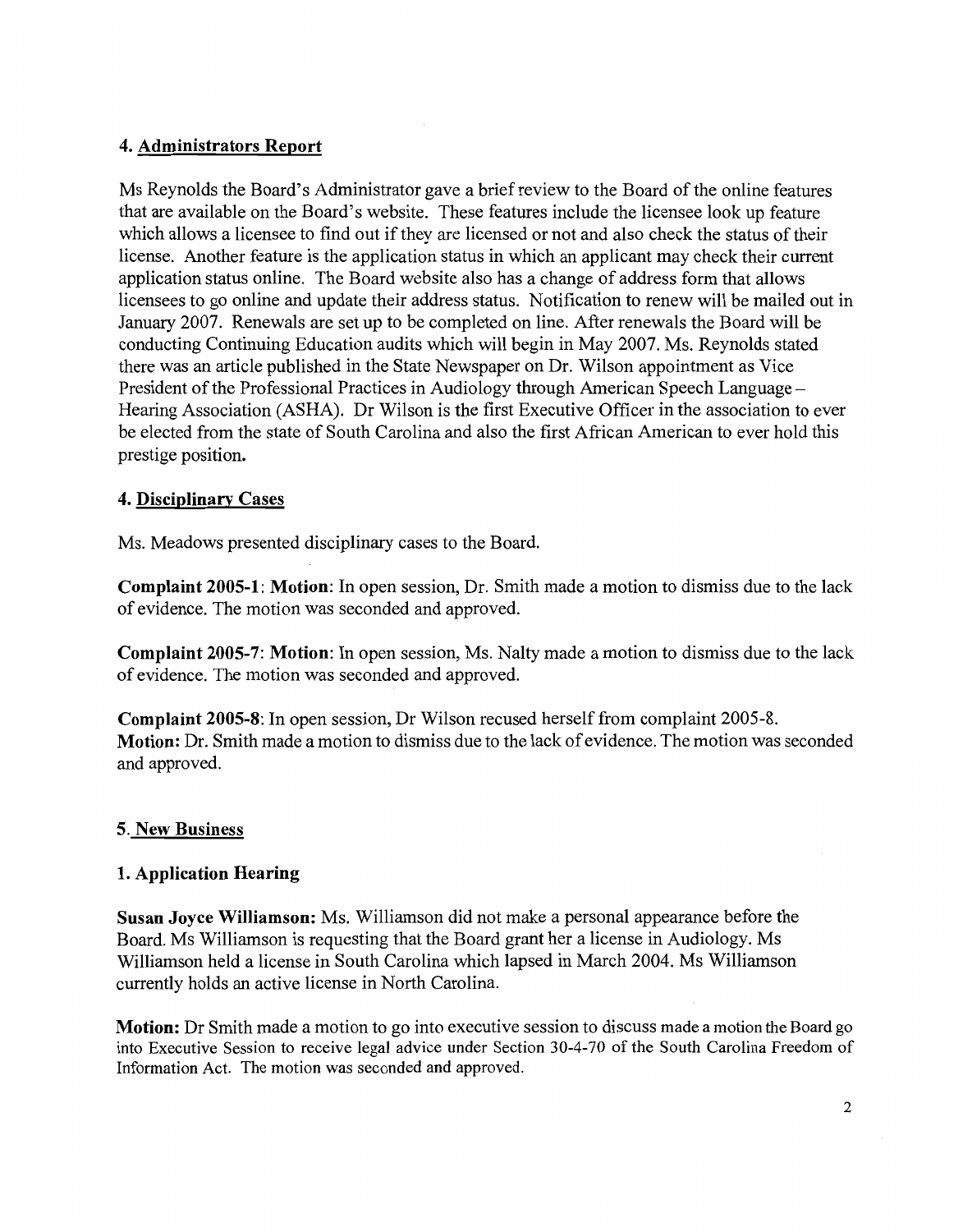Motion: Dr. Smith made a motion come out of Executive Session. The motion was seconded and approved.

Motion: In open session, Ms. Nalty made a motion to grant Ms Williamson a license contingent upon the receipt of verification of the Au.D. degree and receipt of the continuing education hours that are required by statue and regulation before the license will be issued.

Kristen Walsh: Ms Walsh made a personal appearance before the Board. Ms Walsh was not represented by legal council and waived her right to be represented by council. Ms. Walsh requested the Board grant her a license as a Speech Language Pathology Assistant. Ms Walsh did not meet the educational requirements for licensure as a Speech Pathology Assistant according to the Statue and Regulation.

**Motion:** Ms. Nalty made a motion to go into executive session to receive legal advice under Section 30-4-70 of the South Carolina Freedom of Information Act. The motion was seconded and approved.

Motion: Dr. Smith made a motion to return from executive session. The motion was seconded and approved.

**Motion:** In open session, Ms. Nalty made a motion to not approve Ms. Walsh request to be licensed as a Speech Pathology Assistant because she failed to meet the requirements of 100 clinical clock hours with her undergraduate degree as required by S. C. Ann. Code Section 115-3 The motion was seconded and approved.

# 1. Disciplinary Hearings

2005-3 - Mr. Spoon, Office of General Counsel presented a letter of caution to the Board.

**Motion:** Dr. Smith made a motion to go into executive session to receive legal advice under Section 30-4-70 of the South Carolina Freedom of Information Act. The motion was seconded and approved.

Motion: Ms. Nalty made a motion to come out of Executive Session. The motion was seconded and approved.

**Motion:** In open session, Ms. Nalty made a motion to not approve the letter of caution presented and to proceed with a formal hearing. The motion was seconded and approved.

2004-13 Mr. Spoon, Office of General Counsel presented a letter of caution to the Board for approval.

Motion: Dr. Smith made a motion to go into executive session to receive legal advice under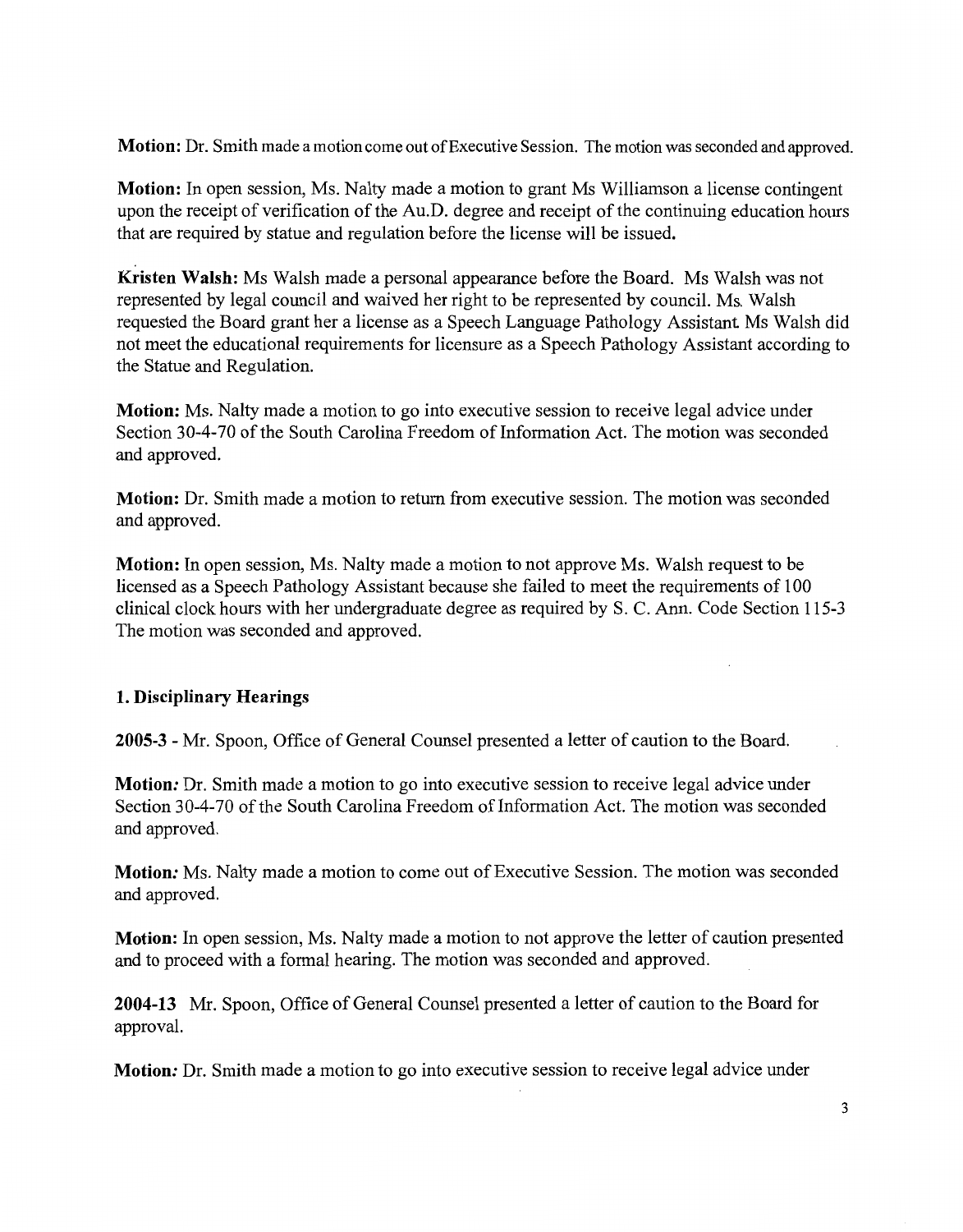Section **30-4-70** of the South Carolina Freedom of Information Act. The motion was seconded and approved.

**Motion: Ms. Nalty** made a motion to come out of Executive Session. The motion was seconded and approved.

**Motion:** In open session, Ms. Nalty made a motion to not approve the letter of caution presented to the Board and proceed with a formal hearing. The motion was seconded and approved.

2004 -10 Mr. Spoon presented a letter of **caution** to the Board.

**Motion: Dr.** Smith made a motion to go into Executive Session to receive legal advice under Section **30-4-70** of the South Carolina Freedom of Information Act. The motion was seconded and approved

**Motion:** Ms. Nalty made a motion to come out of Executive Session. The motion was seconded and approved.

**Motion:** In open session, Ms. Nalty made a motion to not approve the letter of caution presented and to proceed with a formal hearing. The motion was **seconded** and approved.

#### **3. Changes in State and Federal .Laws Regarding Licensed Audiologists**

**Tara Carroll:** Ms Carroll, a representative from Department of Health and Environmental Control made a personal appearance before the Board for clarification of the current Practice Act for Audiologists regarding eligibility requirements for reimbursements. Ms. Carroll stated the Department of Health and Human Services (DHHS) was under the impression the Board's current licensure law is in defiant with the eligibility requirements for qualified Audiologists under the current Code of Federal Regulation law (CFR). Ms Carroll informed the Board during a meeting held by the Newborn Hearing Screening Advisory Council, in which there were representatives from the (DHHS) present, it was explained that the Center for Medicare and Medicaid Services (CMS) conducted an audit, and in doing the audits CMS brought to the attention of DHHS that a provision of **the South** Carolina Licensure Law **was** not in compliance with CFR current requirements. DHHS requested the issue be sent to the Attorney General's Office for an opinion. The Attorney General's Office issued an opinion. The Attorney General opinion stated the Attorney's General Office is giving the Board one (1) year to amend the Practice Act for Speech Language Pathology and Audiology to be in compliance with the CFR or cease all federal **funding** for all Medicaid and Medicare Audiological programs within the state. Ms. Carroll indicated she needed the Board to issue a statement stating that there is no issue with the current Practice Act and the licensure law was misinterpreted and the law is in compliance with the CFR requirements. The Board directed Ms. Dantzler, Advice Counsel to look into the matter by contacting DHHS to **see** what was needed and to advise the Board at its next meeting.